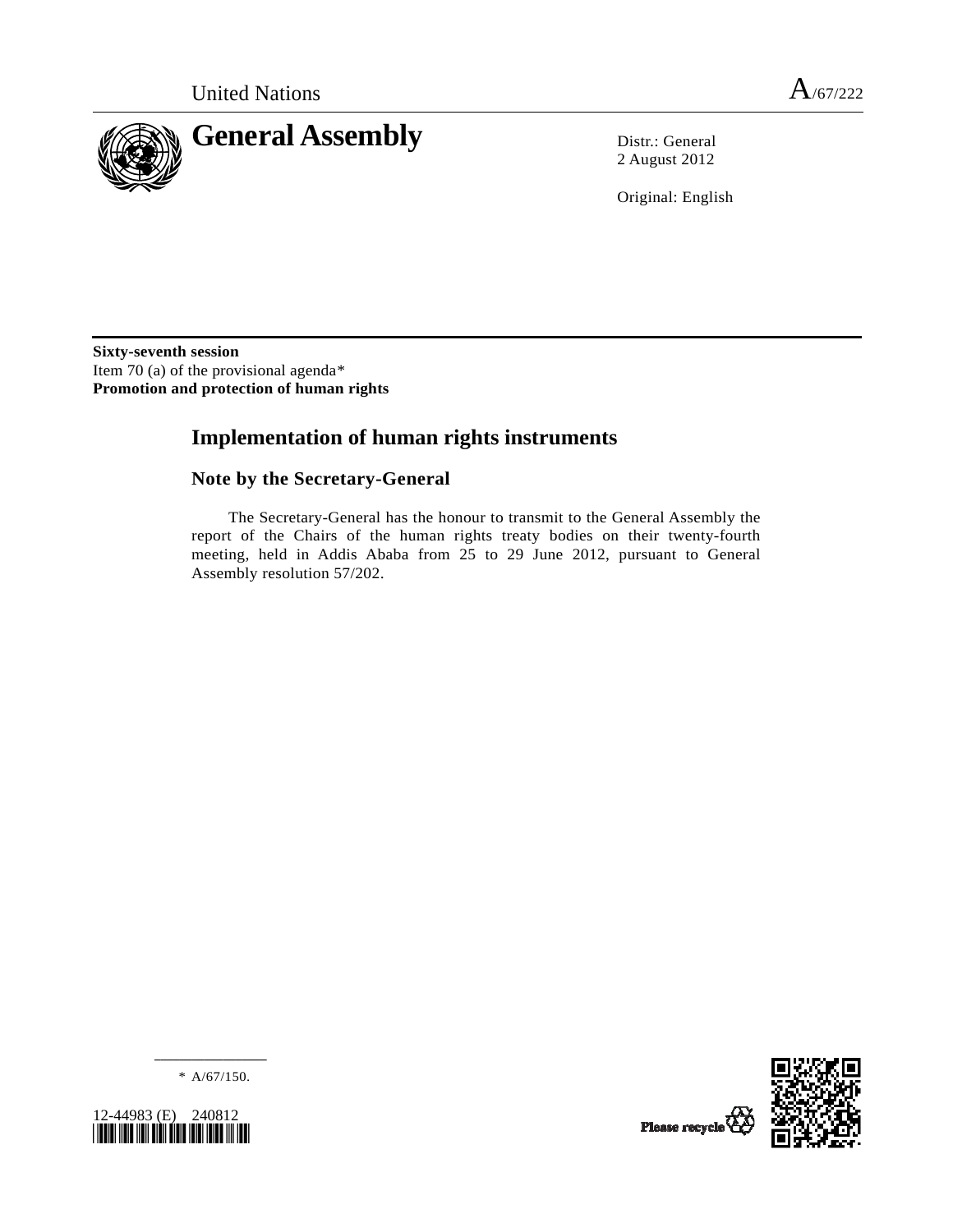# **Report of the Chairs of the human rights treaty bodies on their twenty-fourth meeting**

### *Summary*

 The General Assembly, in its resolution 57/202, requested the Secretary-General to submit to the Assembly the reports of the persons chairing the human rights treaty bodies on their periodic meetings. The present document contains the report on the twenty-fourth meeting of the Chairs of the human rights treaty bodies, which was convened from 25 to 29 June 2012 in Addis Ababa. The meeting of the Chairs, convened annually pursuant to Assembly resolution 49/178, was held for the second time outside of Geneva with a view to bringing the treaty bodies closer to the implementation level and raising awareness at the regional level of their work so as to strengthen linkages and enhance synergies between international and regional human rights mechanisms and institutions, as well as with their stakeholders. The Chairs: considered the follow-up to the recommendations of the twenty-third meeting and reviewed developments relating to the work of the treaty bodies; discussed the report of the United Nations High Commissioner for Human Rights on the strengthening of the human rights treaty bodies; and endorsed guidelines on independence and impartiality of treaty body members. The Chairs also met with African human rights mechanisms, including the African Commission on Human and Peoples' Rights, the African Committee of Experts on the Rights and Welfare of the Child, the African Peer Review Mechanism, the African Court on Human and Peoples' Rights, the East African Court of Justice and the Court of Justice of the Economic Commission of West African States, as well as stakeholders, including United Nations agencies, national human rights institutions and civil society organizations, to discuss complementarities between the international and regional human rights systems. The Chairs adopted recommendations, which are contained in section VI of the present report.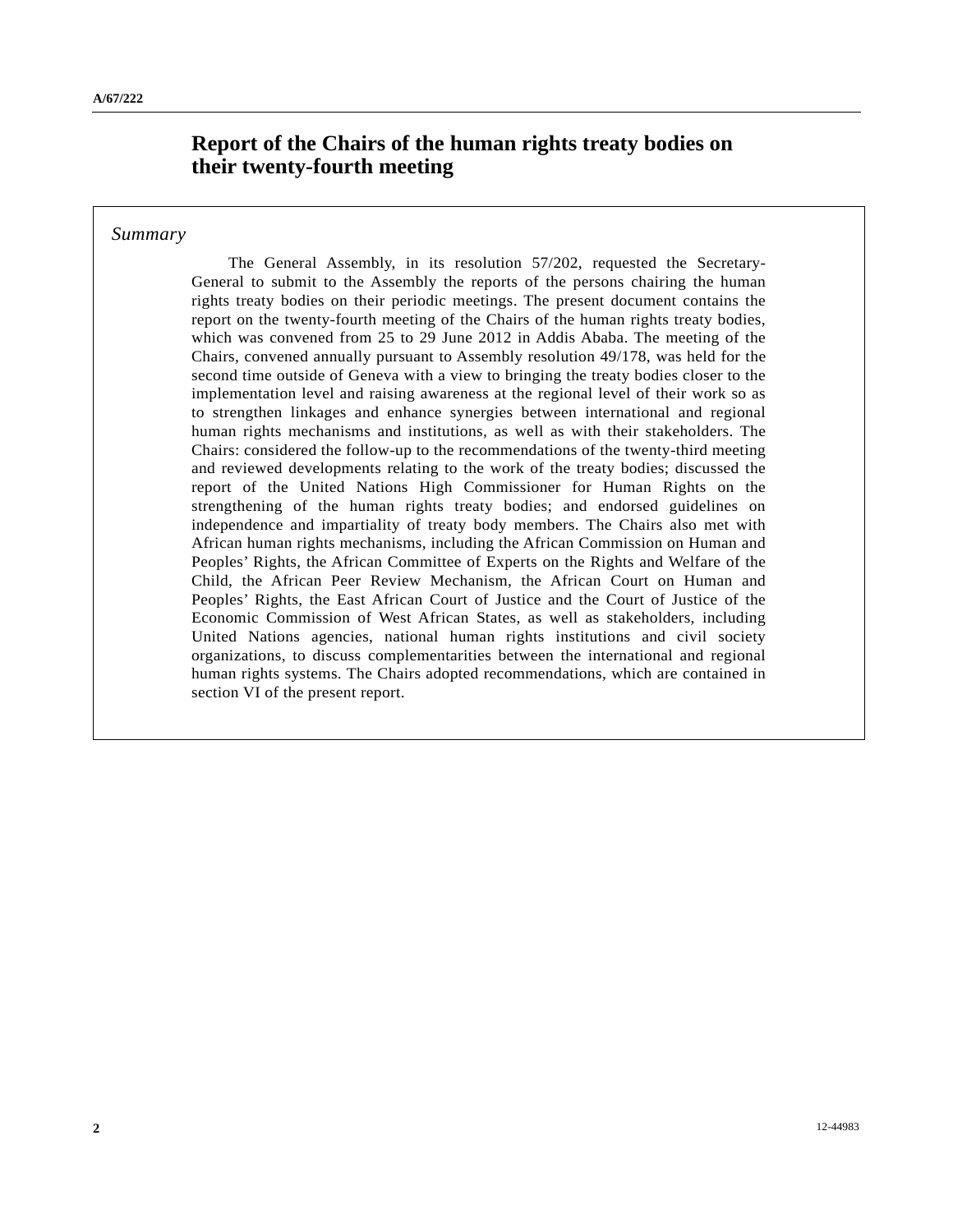# Contents

|         |                                                                                                                                                                                                                                                                      | Page             |
|---------|----------------------------------------------------------------------------------------------------------------------------------------------------------------------------------------------------------------------------------------------------------------------|------------------|
| I.      |                                                                                                                                                                                                                                                                      | $\overline{4}$   |
| Η.      |                                                                                                                                                                                                                                                                      | $\overline{4}$   |
| III.    | Enhancing the effectiveness of the treaty bodies: a coordinated approach to the work of the                                                                                                                                                                          | 5                |
|         | Report of the United Nations High Commissioner for Human Rights on the<br>А.<br>strengthening of the United Nations human rights treaty bodies                                                                                                                       | 5                |
|         | Guidelines on independence and impartiality of members of the human rights treaty<br><b>B.</b>                                                                                                                                                                       | $\boldsymbol{7}$ |
| IV.     | Dialogue with the African human rights mechanisms, institutions and stakeholders                                                                                                                                                                                     | 7                |
|         | Round-table discussion I on the complementarity between the United Nations human<br>A.<br>rights treaty bodies and the human rights mechanisms of the African system, including<br>joint strategies for promoting implementation of their respective recommendations | 8                |
|         | Round-table discussion II on the consideration of individual complaints by the<br><b>B.</b><br>United Nations human rights treaty bodies and regional and subregional human                                                                                          | 9                |
| V.      | Meeting with ministries of the Government of Ethiopia                                                                                                                                                                                                                | 10               |
| VI.     |                                                                                                                                                                                                                                                                      | 10               |
| Annexes |                                                                                                                                                                                                                                                                      |                  |
| I.      | Guidelines on the independence and impartiality of members of the human rights treaty                                                                                                                                                                                | 13               |
| П.      | Dialogue between the Chairs of the United Nations human rights treaty bodies and the<br>African human rights mechanisms with regard to the State party reporting process and                                                                                         | 17               |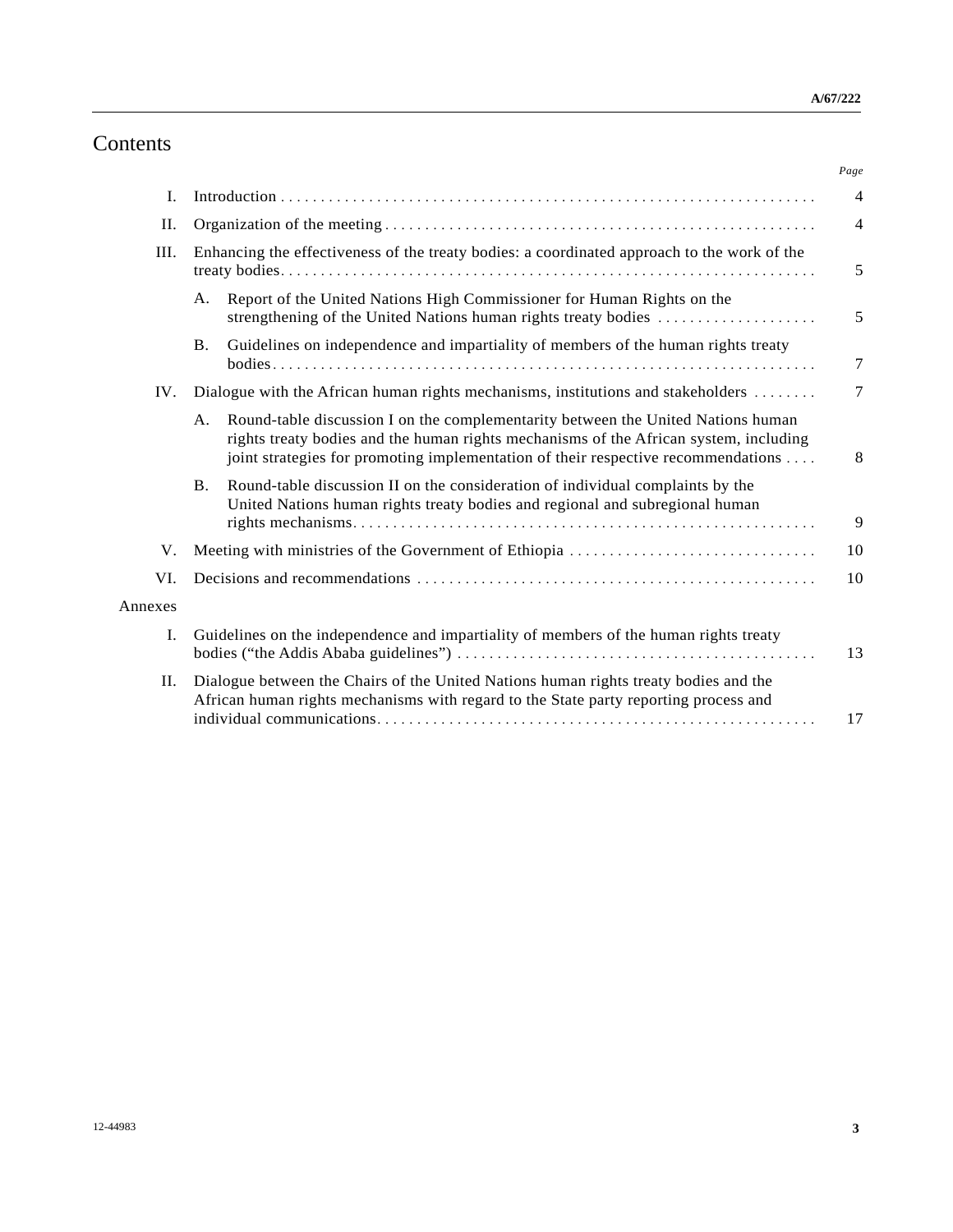## **I. Introduction**

1. The twenty-fourth meeting of the Chairs of the human rights treaty bodies was held in Addis Ababa from 25 to 29 June 2012. The meetings, convened annually pursuant to General Assembly resolution 49/178, are usually held in Geneva. The objectives of holding meetings outside Geneva are (a) to strengthen synergies and complementarity between international and regional human rights mechanisms, institutions and stakeholders; (b) to enhance accessibility and visibility of the treaty bodies, particularly through meetings with grass-roots civil society organizations; and (c) to raise awareness about the work of the treaty bodies by exposing participants to their work at the national level. This meeting was the second of its kind after the twenty-second meeting of the Chairs held in Brussels in 2010. The East Africa Regional Office of the Office of the United Nations High Commissioner for Human Rights (OHCHR), based in Addis Ababa, facilitated the meeting.

## **II. Organization of the meeting**

2. The meeting was attended by the Chairs of the following bodies: Committee on Economic, Social and Cultural Rights (Ariranga Pillay); Human Rights Committee (Zonke Majodina); Committee on the Rights of the Child (Jean Zermatten); Committee on the Protection of the Rights of All Migrant Workers and Members of Their Families (Abdelhamid El-Jamri); Committee on the Elimination of Discrimination against Women (Silvia Pimentel); Committee on the Elimination of Racial Discrimination (Alexei Avtonomov); Committee on the Rights of Persons with Disabilities (Ronald Clive McCallum); Committee on Enforced Disappearance (Emmanuel Decaux); and Subcommittee on Prevention of Torture and Other Cruel, Inhuman or Degrading Treatment or Punishment (Malcolm Evans). In addition, the Committee against Torture was represented by its Vice-Chair (Felice Gaer).

3. Ibrahim Salama, Director of the Human Rights Treaties Division of OHCHR, opened the meeting. He welcomed Mr. Decaux and Mr. Alexei Avtonomov, the new Chair of the Committee on the Elimination of Racial Discrimination, to the meeting. With regard to the report of the United Nations High Commissioner for Human Rights on the strengthening of the human rights treaty bodies (A/66/860), Mr. Salama stated that this was a decisive moment for the bodies, as it was for OHCHR. In that regard, he recalled that in her message the High Commissioner had urged participants to consider the issues raised in the report in a strategic manner when they discussed the important issue of the future of the treaty body system. He also expressed the hope that the Chairs would endorse their guidelines on the independence and impartiality of treaty body members during their meeting. Musa Gassama, OHCHR Regional Representative for East Africa, thanked the Chairs for having chosen Addis Ababa as the venue for their twenty-fourth meeting. He recalled the role of the Regional Office in advocating for a rights-based approach to all activities relating to governance, development and humanitarian issues as well as to peace and security, and in supporting Governments, national human rights institutions and civil society in their efforts to realize human rights. Mr. Gassama indicated that, in addition to the 10-year plan for capacity-building programme with the African Union signed in 2006 between the Chair of the African Union Commission and the Secretary-General of the United Nations (A/61/630, annex), a memorandum of understanding between OHCHR and the African Union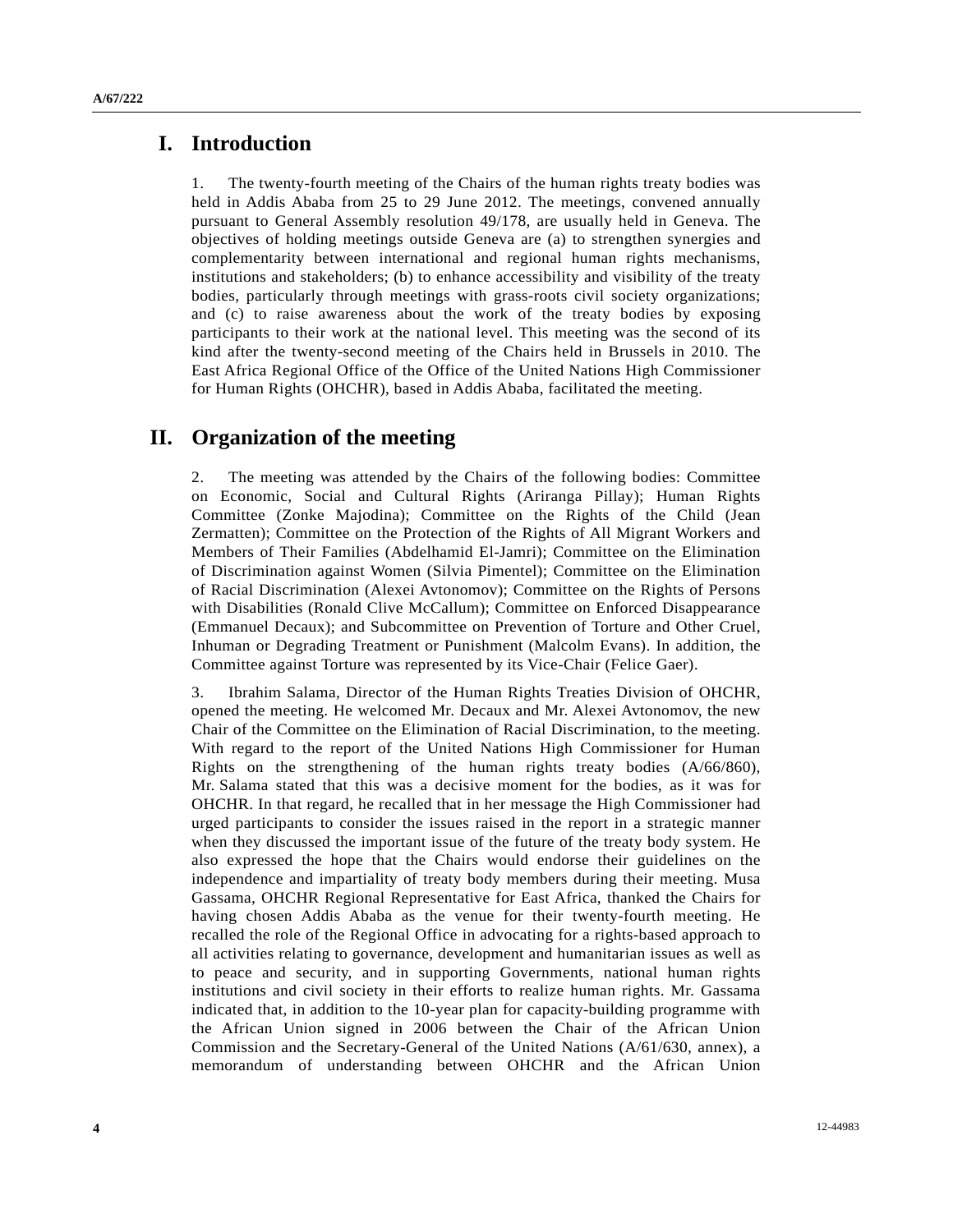Commission had been signed in 2010 which had fostered cooperation and dialogue between the Office and the African Union. It had also led to an increased focus on the relationship between regional human rights mechanisms and the international human rights system, as would also be the case during the present meeting of the Chairs.

4. Based on the principle of rotation, the Chair of the Committee on Migrant Workers, Mr. El-Jamri, was elected Chair-Rapporteur of the twenty-fourth meeting and the Vice-Chair of the Committee against Torture, Ms. Felice Gaer, was elected Vice-Chair. The Chairs adopted the agenda on the basis of the provisional agenda and annotations (HRI/MC/2012/1) and the proposed programme of work.

5. Mr. McCallum, Chair of the twenty-third meeting, made a statement on the activities he had undertaken over the past year on behalf of the Chairs and, in closing, he encouraged them to adopt the guidelines on the independence and impartiality of treaty body members during the current meeting. In his view, independence of treaty body members was at the heart of their work and mandate and it deserved a strong commitment vis-à-vis all other actors of the system.

6. Following the discussion on the report of the High Commissioner, the Chairs held a videoconference with the two co-facilitators of the process on strengthening and enhancing the effective functioning of the human rights treaty body system launched by the General Assembly in its resolution 66/254. In that context, the Chairs highlighted the fact that, although the Assembly process was intergovernmental in nature, the treaty body system was, by definition, a multi-stakeholder system wherein both States parties and treaty bodies had specific competencies under the respective treaties. The Chairs reiterated that they had a central role to play regarding the future of the treaty body system and as such, their presence during the deliberations of the open-ended intergovernmental process, referred to in paragraph 4 of the resolution, was essential. In this regard, they stressed that the treaty bodies, as "relevant United Nations bodies", should participate in the deliberations as resource persons and their confidence that States would make arrangements for their participation, as requested by the Chair of the twenty-third meeting in a letter dated 1 June 2012 addressed to the President of the General Assembly and the co-facilitators.

# **III. Enhancing the effectiveness of the treaty bodies: a coordinated approach to the work of the treaty bodies**

## **A. Report of the United Nations High Commissioner for Human Rights on the strengthening of the United Nations human rights treaty bodies**

7. At the beginning of the meeting, the Chairs noted that the report of the High Commissioner was the result of the almost three years of extensive consultation in which treaty body experts had played a key role. They emphasized their support for the process and noted with appreciation that it had involved all stakeholders. They also referred to the fact that the comprehensive Dublin II outcome document<sup>[1](#page-4-0)</sup> of

<span id="page-4-0"></span>**\_\_\_\_\_\_\_\_\_\_\_\_\_\_\_\_\_\_** 

<sup>1</sup> Available at: http://www2.ohchr.org/english/bodies/HRTD/docs/DublinII\_Outcome\_Document.pdf.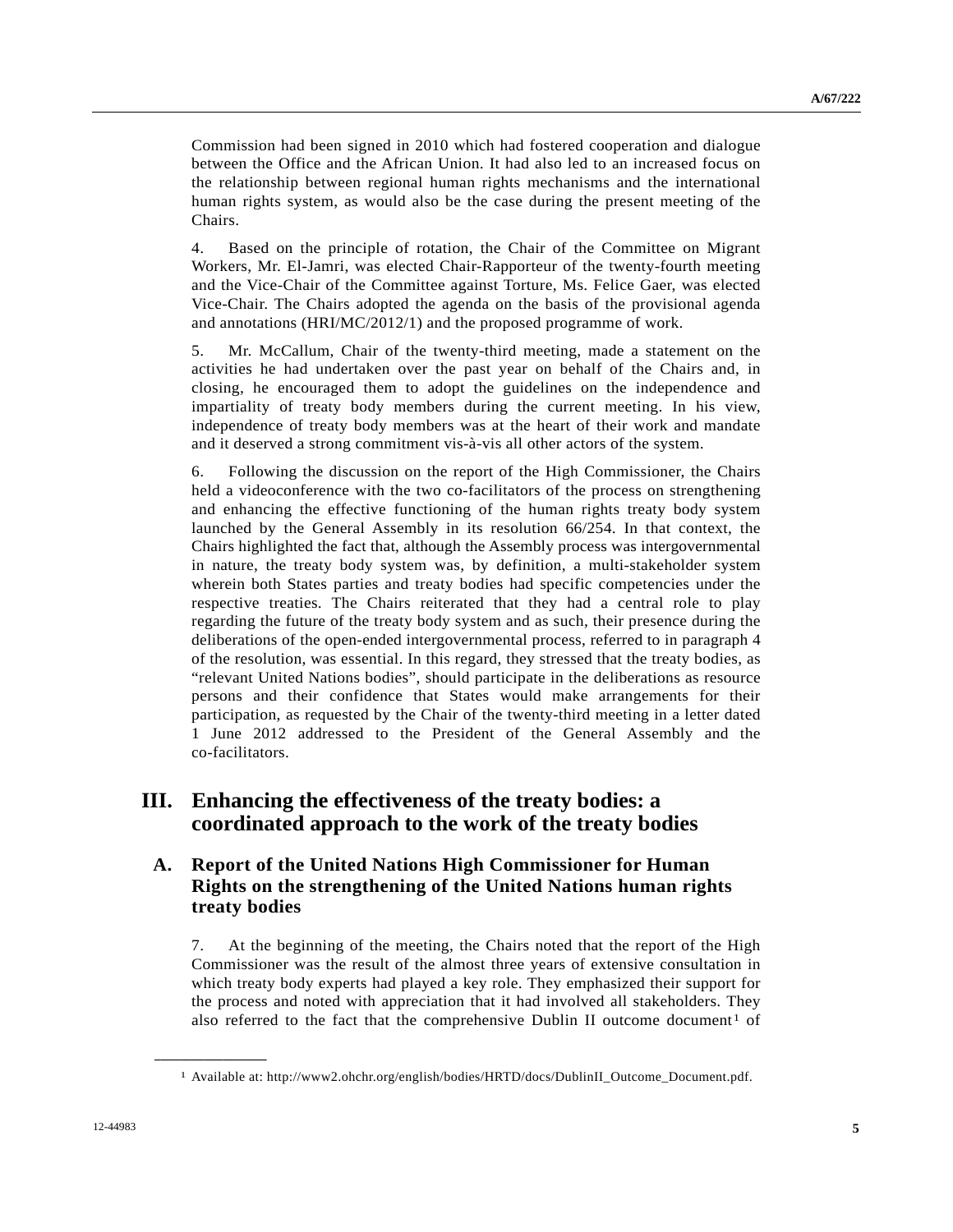November 2011 had been signed by all of the Chairs and that it had subsequently been endorsed by a majority of the treaty bodies.

8. The Chairs expressed their appreciation to the High Commissioner for having produced a report which, in their view, very clearly summarized the consultation process and reformulated ideas and suggestions as concrete actions. The Chairs endorsed the systematic solutions presented in the report and reiterated their readiness and commitment to advance the process further.

9. The Chairs briefly discussed some of the overarching principles of the process to strengthen the treaty bodies and agreed that any change should bring about the improved implementation of the substantive obligations and enhance the level of protection afforded to rights holders by the treaty monitoring bodies. They also agreed that any change should intensify the scrutiny of the implementation of obligations provided by the treaty body system.

10. Reference was made to some of the main proposals in the report. The Chairs noted that the proposal for a comprehensive reporting calendar was based on the reporting obligations of States as parties to the various international human rights treaties, and they were of the view that the proposal would enhance the periodicity and transparency of the treaty body system and ensure full compliance with reporting obligations. In that regard, the Chairs referred to the experience of the universal periodic review, which had proven that States were able to meet their reporting obligations based on a fixed schedule. They further stressed that additional human, financial and technical resources would be required for the implementation of the calendar at the outset, but that it would ultimately reduce and simplify the reporting burden of States over the long term. At the same time, they highlighted that the current level of non-reporting by States parties should be seen as an issue of non-compliance with their existing treaty obligations, not as a cost-saving measure. They therefore called upon States to provide additional resources to ensure the effective implementation of the calendar.

11. In view of the number of proposals in the report, the Chairs noted that they would not be in a position to discuss each of them in detail during their current meeting. However, they expressed their support for proposals such as the simplified reporting procedure, the issue of page limitations relating to the reporting process and the use of modern technologies, such as webcasting and videoconferencing. Other proposals briefly referred to included the joint treaty body working group on communications, the need to ensure consistency and coherence in treaty body jurisprudence, the written follow-up procedures and the methodology to be applied vis-à-vis non-reporting States, including the issue of capacity-building and technical cooperation. In addition, they noted that the issue of the translation of treaty body documentation, including working documents, continued to pose a serious problem for the functioning of the system and that it might limit the participation of some treaty body members in the deliberations.

12. At the end of the meeting, the Chairs affirmed their commitment to promote the recommendations contained in the High Commissioner's report and discussed how to move the process forward. While noting that some of the proposals had already been fully or partially implemented by some committees, the Chairs recommended that each treaty body carefully review the recommendations addressed to the treaty bodies in the report and compare them with their current working methods in order to determine what steps were required for their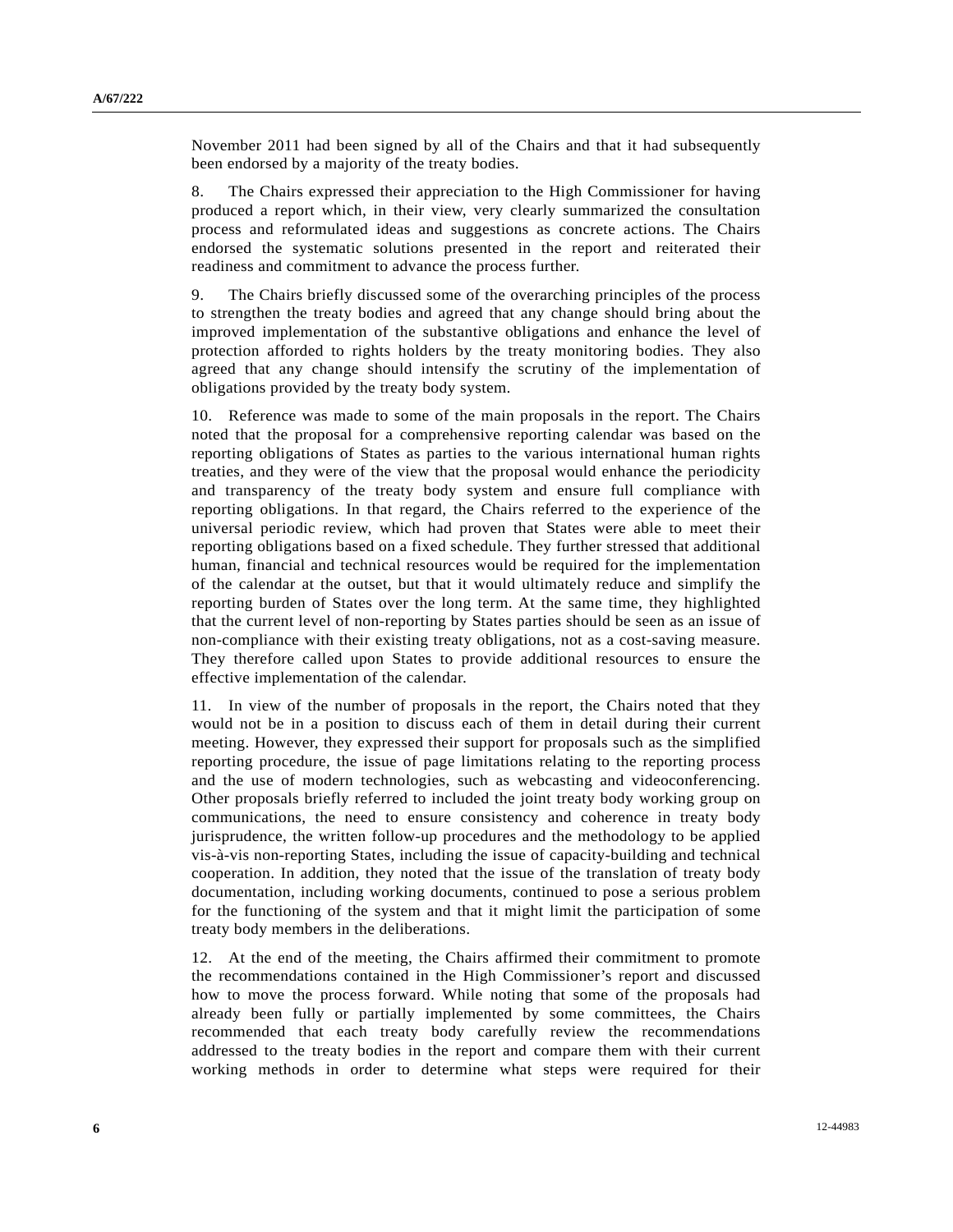implementation. Such implementation should be undertaken in coordination with the other treaty bodies and each treaty body should keep the meeting of Chairs informed on a biannual basis of the progress made.

### **B. Guidelines on independence and impartiality of members of the human rights treaty bodies**

13. At their twenty-third annual meeting, in 2011, the Chairs referred to articles 19 and 20 of the Poznan Statement on the Reforms of the United Nations Human Rights Treaty Body System and reiterated the recommendation that guarantees for independence, availability and competence should be strengthened in the context of the election and terms of appointment of treaty body members (A/66/175, para. 5). In that respect, they requested the Secretariat to prepare a draft working paper, including initial draft proposals, on enhancing and strengthening the expertise and independence of treaty body members. They agreed that such a working paper could be discussed between sessions by email and presented to them at their twenty-fourth meeting.

14. After consulting their respective committees in the period between sessions, and following an extensive and thorough discussion on the various elements of the draft guidelines, the Chairs endorsed the guidelines on independence and impartiality of the members of the human rights treaty bodies ("the Addis Ababa guidelines").

15. In addition, the Chairs strongly recommended that the guidelines be promptly adopted by the respective treaty bodies, inter alia, through inclusion, in an appropriate manner, in their rules of procedure. The guidelines as endorsed are contained in annex I to the present document.

# **IV. Dialogue with the African human rights mechanisms, institutions and stakeholders**

16. A dialogue between the Chairs of the United Nations human rights treaty bodies and representatives of the African Union human rights mechanisms was convened on 27 and 28 June 2012 by the OHCHR East Africa Regional Office as part of the ongoing consultations between the international and regional human rights mechanisms. The dialogue was attended by the 10 Chairs or Vice-Chairs of the United Nations treaty bodies and high-level representatives of the African Union human rights mechanisms, including representatives of the African Commission on Human and Peoples' Rights, the African Court on Human and Peoples' Rights, the African Committee of Experts on the Rights and Welfare of the Child, the African Peer Review Mechanism, the East African Court of Justice and the Court of Justice of the Economic Community of West African States. A number of representatives of United Nations agencies, international and regional governmental organizations, national human rights institutions and civil society organizations also participated.

17. Mr. Gassama opened the meeting. He highlighted that by adopting human rights instruments many African States had shown their willingness to promote and protect human rights. Nevertheless, the incorporation and implementation of those instruments in national law remained a challenge for the region, and closer cooperation and coordination between the international and the regional human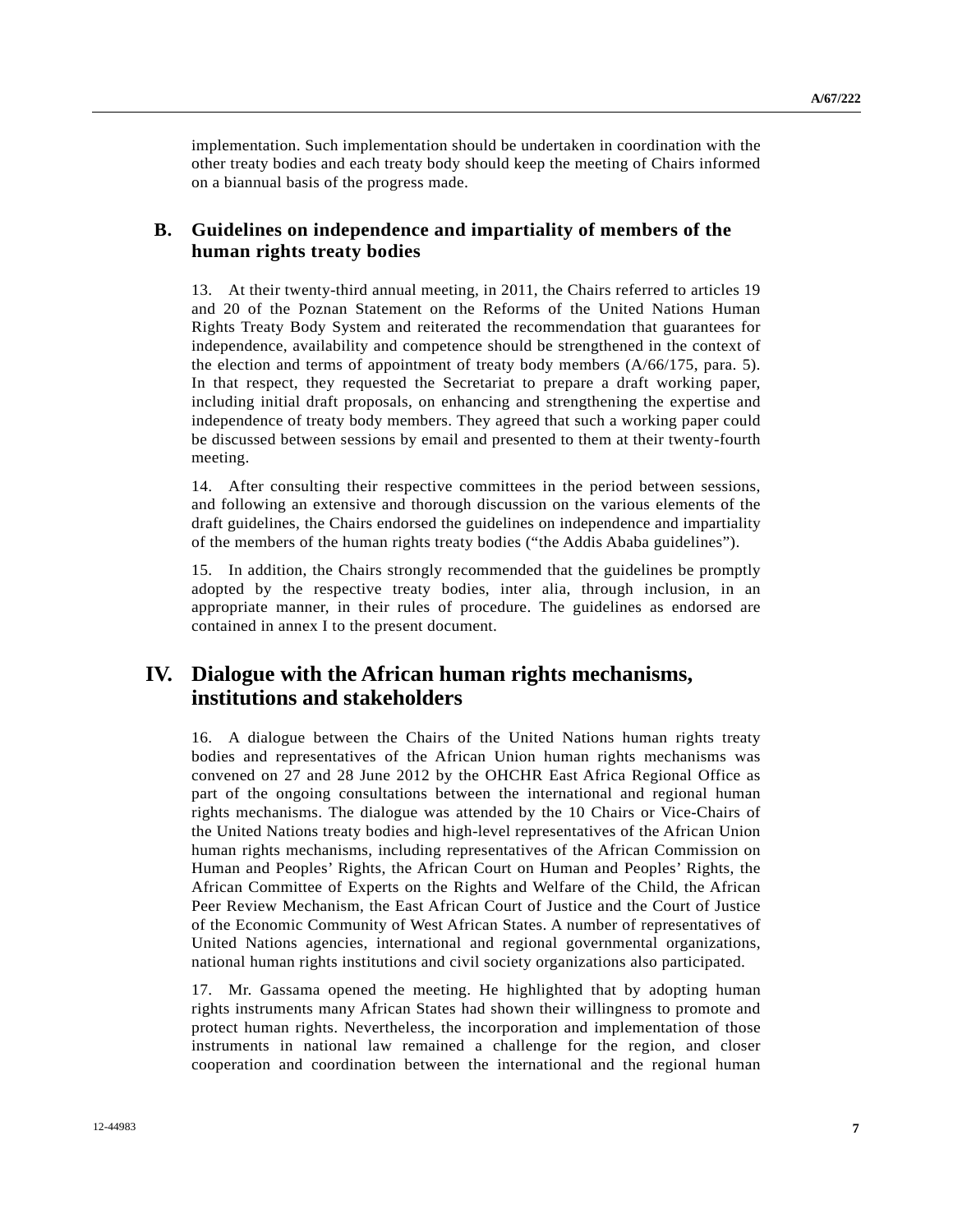rights mechanisms could facilitate achieving those goals. Mr. Gassama referred to the numerous activities aimed at enhancing cooperation between the United Nations and regional human rights mechanisms undertaken by OHCHR and other institutions, notably a two-day meeting between the special procedures of the United Nations Human Rights Council and the special procedures of the African Commission on Human and Peoples' Rights, held in January 2012, to explore ways of improving cooperation and coordination in promoting and protecting human rights in Africa. He recalled that the objectives of the present meeting were to: identify common challenges, opportunities, priorities and support needs of the United Nations treaty bodies and the African human rights treaty bodies, including efficient ways of implementing their respective recommendations; establish joint information-sharing processes; and establish a joint methodology for systematic follow-up to recommendations formulated by both human rights systems.

18. Salah Hammad of the Department of Political Affairs of the African Union Commission made an opening statement in which he expressed the view that the meeting would be instrumental in reaffirming the dedication and commitment of participants to a global vision for the promotion and protection of human rights as embodied in the African and international human rights instruments and emphasized that the protection and promotion of human rights are instrumental to sustainable development and an integral part of the core values of the African Union. Mr. Hammad also highlighted that the memorandum of understanding between the Commission and OHCHR would enable both institutions to explore ways of achieving better coordination in the field of human rights.

19. A DVD on the United Nations treaty body system was shown to participants, followed by short presentations by representatives of the African human rights mechanisms on their respective mandates.

### **A. Round-table discussion I on the complementarity between the United Nations human rights treaty bodies and the human rights mechanisms of the African system, including joint strategies for promoting implementation of their respective recommendations**

20. The following persons participated in round-table discussion I: Med S. K. Kaggwa, member of the African Commission on Human and Peoples' Rights; Benyam Mezmur, Vice-Chair of the African Committee of Experts on the Rights and Welfare of the Child; and Ferdinand Katendeko of the secretariat of the African Peer Review Mechanism, as well as representatives of United Nations agencies, national human rights institutions and civil society organizations.

21. Participants discussed the possibility of exploring future avenues for better collaboration and cooperation, including joint missions, press statements and training programmes, as well as exchanges of information and sharing of best practices. The institutional partnership between the Committee on the Rights of the Child and the African Committee of Experts on the Rights and Welfare of the Child was an example that provided a framework for common action. Concrete suggestions were made to enhance synergies between both systems, such as joint advocacy efforts to promote ratification of human rights treaties and optional protocols under both systems and timely reporting to the respective monitoring bodies in the context of joint awareness-raising events; the issuance of joint statements on matters of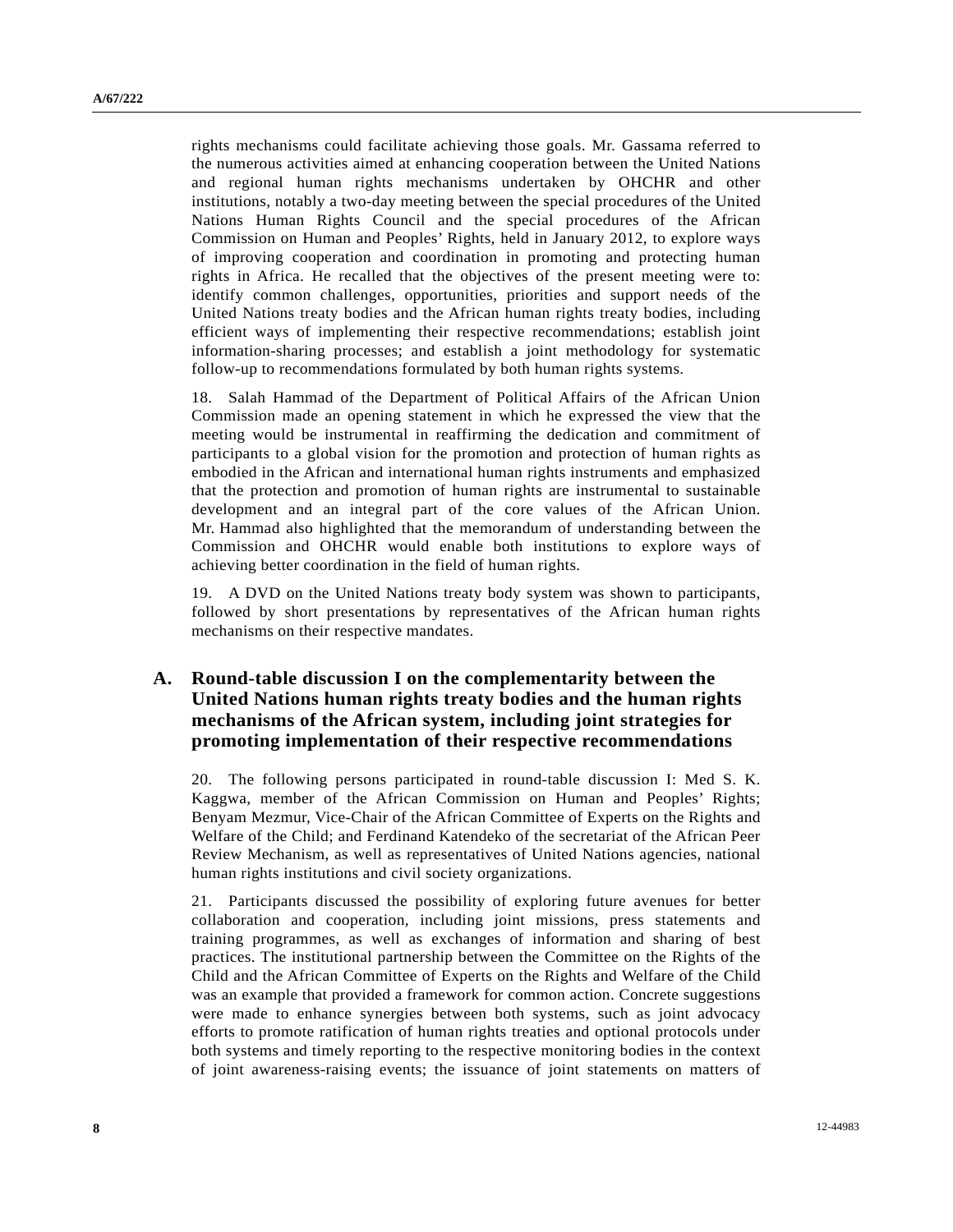common concern, including in the context of international or regional days with human rights themes; and the involvement of the African human rights mechanisms in the drafting of general comments on issues of common concern.

22. Participants also discussed the possibility that reports of States parties submitted to the United Nations treaty bodies might be used by African human rights mechanisms and that country files prepared by the secretariats of the treaty bodies for the review of the reports of States parties could be used by the African regional mechanisms, where appropriate.

23. The Chairs highlighted the need for both systems to exchange information and build on each other's competencies and outputs. For example, with regard to country visits, the treaty bodies could benefit from the findings of the African Commission on Human and Peoples' Rights and the African Peer Review Mechanism. The recommendations of the treaty bodies in respect of specific countries could also complement the work of the African human rights mechanisms. Dissemination of the findings under both systems was deemed a priority.

24. Participants explored ways and means of enhancing the use by the United Nations treaty bodies of the regional instruments, policies and actions and their impact when reviewing the reports of States parties from the region, and vice versa, notably by cross-referencing each other's recommendations, including by using them as references or benchmarks, in their respective concluding observations and other outputs, where relevant. All participants highlighted the need for strengthened cooperation between the two systems to ensure mutual follow-up on the implementation of country-based recommendations, including through the sharing of good practices and the organization of joint workshops.

25. The crucial role of national human rights institutions and civil society organizations under both systems was acknowledged; their participation in the work of the United Nations treaty bodies and the African human rights mechanisms was equally encouraged.

## **B. Round-table discussion II on consideration of individual complaints by the United Nations human rights treaty bodies and regional and subregional human rights mechanisms**

26. During this segment, Johnston Busingye, Principal Judge of the East African Court of Justice, Franca Ofor of the secretariat of the Court of Justice of the Economic Community of West African States and Gerard Niyungeko, President of the African Court on Human and Peoples' Rights, made presentations on their respective institutions. Among the questions discussed were: how to ensure that the jurisprudence of the African Court on Human and Peoples' Rights, the African Committee of Experts on the Rights and Welfare of the Child, the African Commission on Human and Peoples' Rights and subregional courts was consistent with that of the United Nations human rights treaty bodies; how to identify examples of diverging jurisprudence; and how to share experiences.

27. The representatives of the subregional courts expressed their appreciation for having been invited to the meeting, for the first time. Participants stressed the small number of cases dealt with by the regional and subregional courts and the fact that challenges to the decisions of the courts by States on jurisdictional grounds,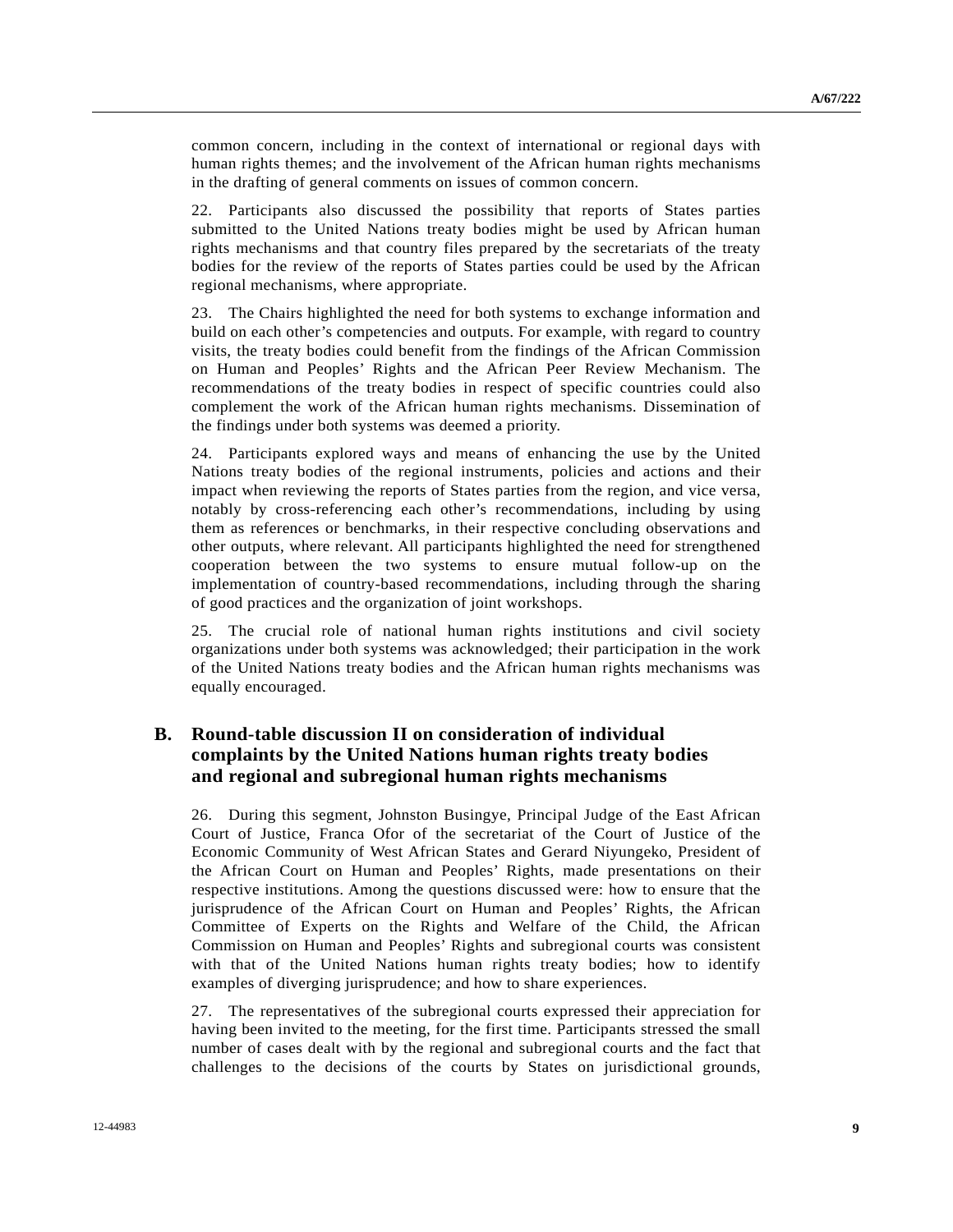hampered the efficiency of the courts. The importance of harmonizing jurisprudence between the United Nations treaty bodies and the African human rights mechanisms was also highlighted. Participants suggested that a forum be created for regional and international courts so that they could meet regularly to discuss topical issues, and highlighted the need for regular consultations and capacity-building, in particular for the newer subregional courts.

28. The discussions highlighted the need for United Nations treaty bodies, the Commission, the Court, the African Committee of Experts and subregional courts to examine their respective bodies of jurisprudence with a view to ensuring coherence and avoiding the fragmentation of international human rights law. To that effect, joint training activities and judicial colloquiums were also encouraged. The recommendations adopted during the joint meeting are contained in annex II to the present report.

# **V. Meeting with ministries of the Government of Ethiopia**

29. The chairpersons met with the Ethiopian Ministers of Justice, Health, Education, Women, Children and Youth Affairs, Foreign Affairs, Labour and Social Affairs and Federal Affairs, as well as with the Director General of the International Organizations Affairs Directorate-General, and a representative of the International Legal Affairs Directorate-General. The purpose of the meeting was to exchange views on interactions and cooperation between Ethiopia and the treaty bodies.

## **VI. Decisions and recommendations**

30. At their twenty-fourth meeting, the Chairs of the United Nations human rights treaty bodies adopted the following recommendations:

#### **Meetings of chairpersons held in the different regions**

31. The Chairs welcomed the opportunity to meet with African human rights mechanisms and institutions in Addis Ababa. They reiterated their recommendation that the meeting of the Chairs should be held annually, and every other year in a different region, in order to make the human rights treaty bodies more accessible to all stakeholders involved in the implementation process and to raise awareness of their work by strengthening linkages and synergies between international and regional human rights mechanisms and institutions.

#### **Report of the High Commissioner on treaty body strengthening**

32. The Chairs welcomed the report of the High Commissioner for Human Rights and endorsed the vision contained in the report. The Chairs reiterated some of the overarching principles, including that any change should bring about better implementation of substantive obligations and enhance the level of protection afforded to rights holders by the current treaty monitoring bodies, and that any change should intensify the scrutiny of implementation of obligations as provided by the treaty body system. To that effect, the Chairs adopted the following recommendations: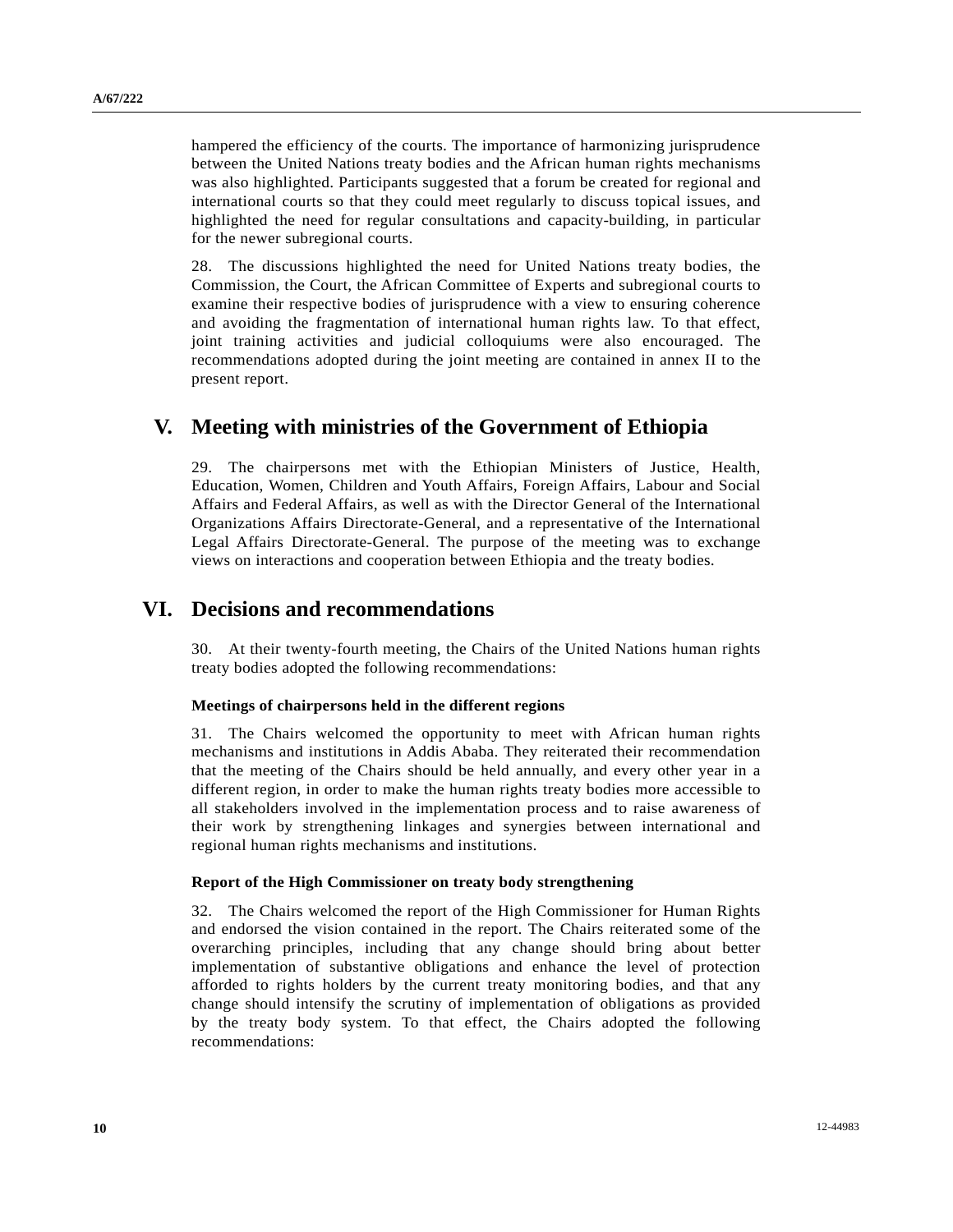(a) The meeting expressed its support for the valuable proposals contained in the report, particularly the proposals for a comprehensive reporting calendar ensuring reporting compliance with treaty obligations, a simplified reporting procedure, page limitations relating to the reporting process and the use of modern technologies such as webcasting and videoconferencing. The Chairs affirmed their commitment to promote the recommendations contained in the report;

 (b) The Chairs reiterated that the proposal for a comprehensive reporting calendar was based on the reporting obligations of States parties to the various international human rights treaties. While noting that the additional financial resources were those originally foreseen under the respective treaties to ensure full compliance with reporting obligations, the Chairs called upon States to provide such resources with a view to ensuring the effective implementation of the calendar;

 (c) The Chairs recommended that each treaty body should carefully review the recommendations addressed to the treaty bodies in the report and compare them with their current working methods in order to determine what steps were required for the implementation of the recommendations. The Chairs stressed that such implementation should be undertaken in coordination with the other treaty bodies and recommended that each treaty body should keep the meeting of Chairs informed on a biannual basis about the progress made. The Chairs also recommended that the Secretariat produce and regularly update an implementation report in that respect for consideration by the meeting of Chairs in order to review progress and full implementation, bearing in mind that the strengthening process was by definition a continuing one. To that effect, the meeting decided to include the issue of treaty body strengthening and, in particular, the implementation of the recommendations contained in the High Commissioner's report on the agenda of their next meeting.

#### **Intergovernmental process on treaty body strengthening**

33. The Chairs stressed that although the process on strengthening and enhancing the effective functioning of the human rights treaty body system as launched by the General Assembly in its resolution 66/254 was intergovernmental in nature, the treaty body system was by definition a multi-stakeholder system wherein both States parties and treaty bodies had specific competencies under the respective treaties. In that context, the Chairs reiterated that they had a central role to play regarding the future of the treaty body system and, as such, their presence during the deliberations of the open-ended intergovernmental process referred to in paragraph 4 of the resolution was essential. They stressed that the treaty bodies, as "relevant United Nations bodies", should participate in the deliberations as resource persons and were confident that States would make such arrangements. By engaging treaty bodies in that way, the intergovernmental process would be in keeping with the spirit of treaty law as well as the resolution. It would also help ensure a sustainable outcome through the engagement of all relevant actors.

#### **Enhancing the meetings of the Chairs of the human rights treaty bodies**

34. The Chairs reaffirmed their previously recognized role during the period between sessions in facilitating representation and coordination of common activities such as consideration and adoption of joint statements, while noting that the autonomy and specificity of the treaty bodies must be respected. The Chairs also reiterated the recommendation that they should adopt measures on those working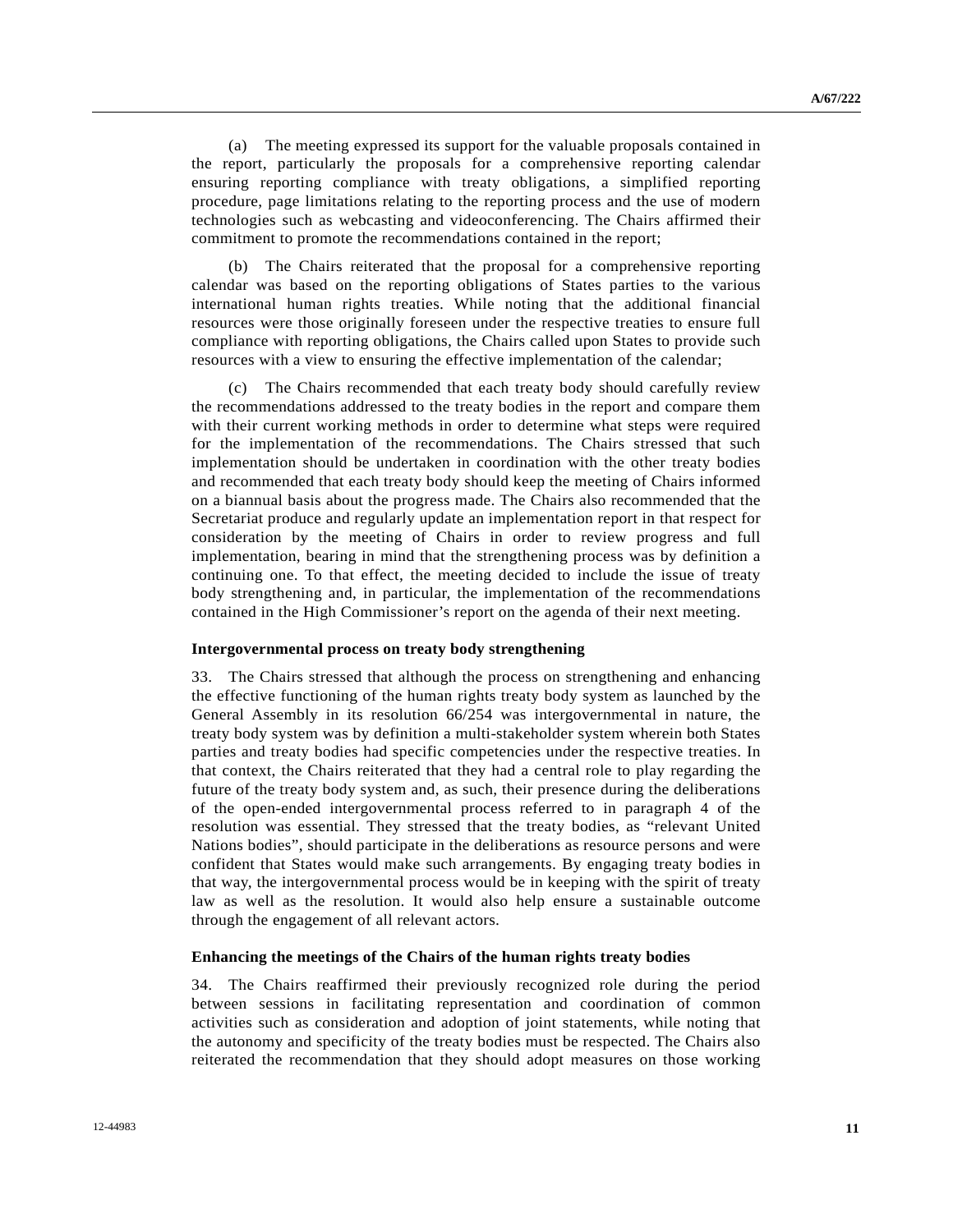methods and procedural matters which were common across the treaty body system and had previously been discussed within each committee, and that such measures would be implemented by all the treaty bodies unless a committee subsequently dissociated itself from them.

### **Independence of experts**

35. The Chairs reaffirmed the solemn statement made at the eighth meeting of Chairs in 1997 (A/52/507, paras. 67-68) and reiterated at the seventh and ninth inter-committee meetings in 2008 and 2009, respectively (A/63/280, annex, para. 42 (m) and A/64/276, annex II, para. 46 (j)), about the necessity of safeguarding the independence of treaty body experts. In particular, the Chairs reiterated the recommendation that States parties to human rights treaties should refrain from nominating or electing persons to the treaty bodies who perform political functions or who occupy positions which are not readily reconcilable with the obligations of independent experts under the given treaty.

### **Guidelines on independence and impartiality of treaty body members**

36. The Chairs endorsed the guidelines on the independence and impartiality of treaty body members ("the Addis Ababa guidelines").

### **Dialogue with the African human rights mechanisms, institutions and stakeholders**

37. The Chairs expressed appreciation for the fruitful dialogue held with the African human rights mechanisms, institutions and stakeholders in Addis Ababa and encouraged each treaty body to give appropriate attention to the joint recommendations stemming from the dialogue with a view to strengthening its cooperation with those regional actors.

### **Register of interests**

38. The Chairs recommended that each treaty body consider the possibility and feasibility of developing a register of interests and that the issue be on the agenda of the next meeting.

### **Agenda for the twenty-fifth meeting of the Chairs**

39. The Chairs decided that their next meeting would focus on: the issue of strengthening the treaty bodies and, in particular, the implementation of the recommendations contained in the High Commissioner's report; the participation of national human rights institutions in the work of the treaty bodies; and the possibility and feasibility of developing a register of interests for each treaty body.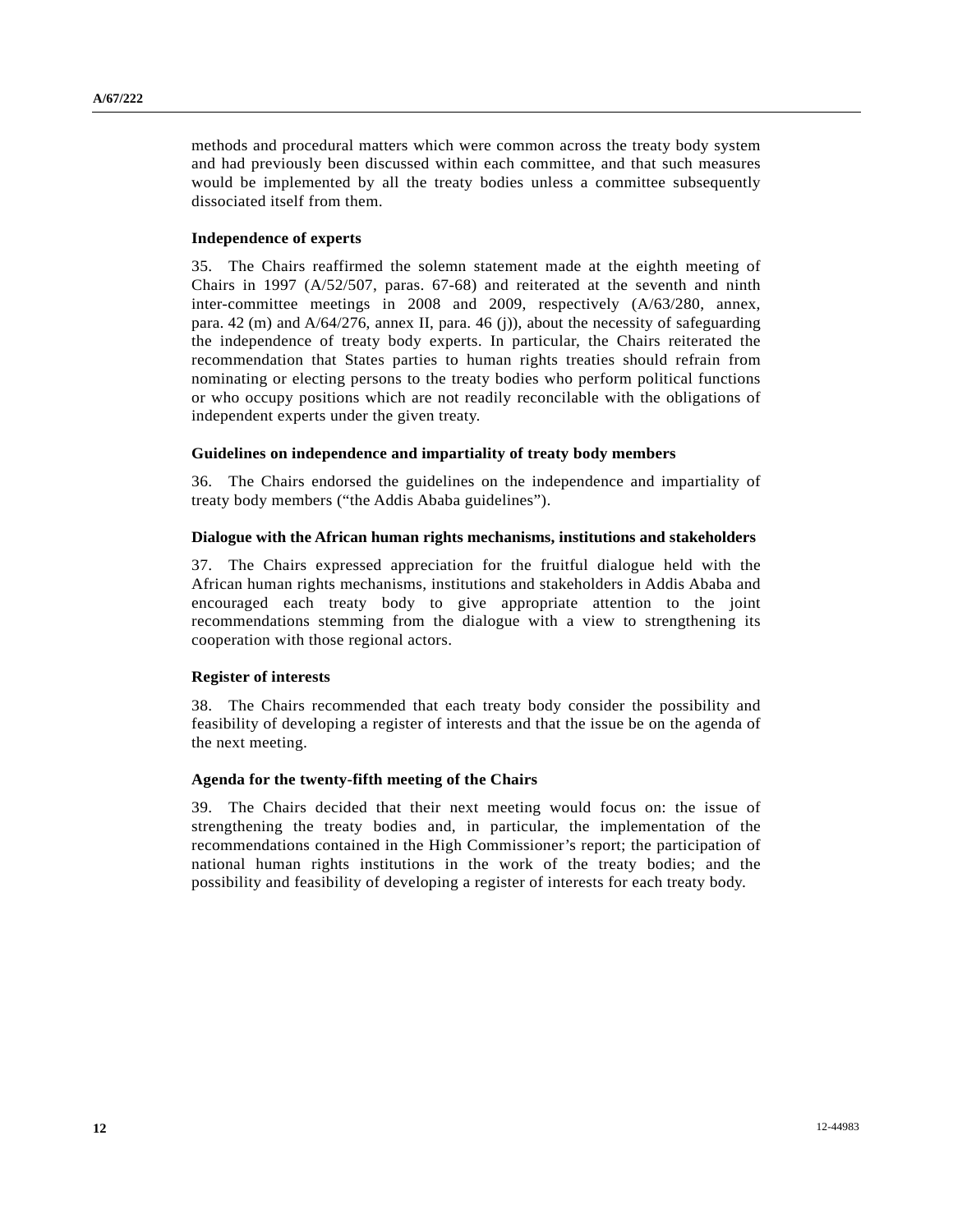## **Annex I**

# **Guidelines on the independence and impartiality of members of the human rights treaty bodies ("the Addis Ababa guidelines")**

## **I. Preamble**

*Recognizing* the importance of the human rights treaties in ensuring the independence and impartiality of the treaty body members, and stressing the common will of the Chairs at their twenty-fourth meeting, convened in Addis Ababa in June 2012, to clarify and reinforce the treaty body provisions in this regard,

*Recalling* that the Secretary-General has affirmed that the United Nations human rights treaty body system is one of the greatest achievements in the history of the global struggle for human rights and that these bodies stand at the heart of the international human rights protection system,

*Noting* that the report of the United Nations High Commissioner for Human Rights on the strengthening of the United Nations human rights treaty body system (A/66/860), which is the outcome of extensive consultations with all stakeholders, underlined the powers of the treaty bodies to decide on their own working methods and rules of procedure and to guarantee their independence as defined in the respective treaties,

*Noting with appreciation* that the General Assembly has also recognized the important, valuable and unique role and contribution of each of the human rights treaty bodies to the promotion and protection of human rights and fundamental freedoms,

*Recalling* the right and statutory competence of each treaty body to adopt its own rules of procedure,

1. The Chairs of the United Nations treaty bodies, at their twenty-fourth meeting, following their decision at the twenty-third meeting in 2011 and after consulting their respective committees, discussed and endorsed guidelines on the independence and impartiality of treaty body members ("the Addis Ababa guidelines"), which they strongly recommend for prompt adoption by the respective treaty bodies, inter alia through inclusion, in an appropriate manner, in their rules of procedure.

# **II. General principles**

2. The independence and impartiality of members of the human rights treaty bodies is essential for the performance of their duties and responsibilities and requires that they serve in their personal capacity. Treaty body members shall not only be independent and impartial, but shall also be seen by a reasonable observer to be so.

3. Real or perceived conflicts of interest and challenges to the requirements of independence and impartiality may be generated by many factors, such as a member's nationality, place of residence, current and past employment, membership of or affiliation with an organization, or family and social relations. In addition,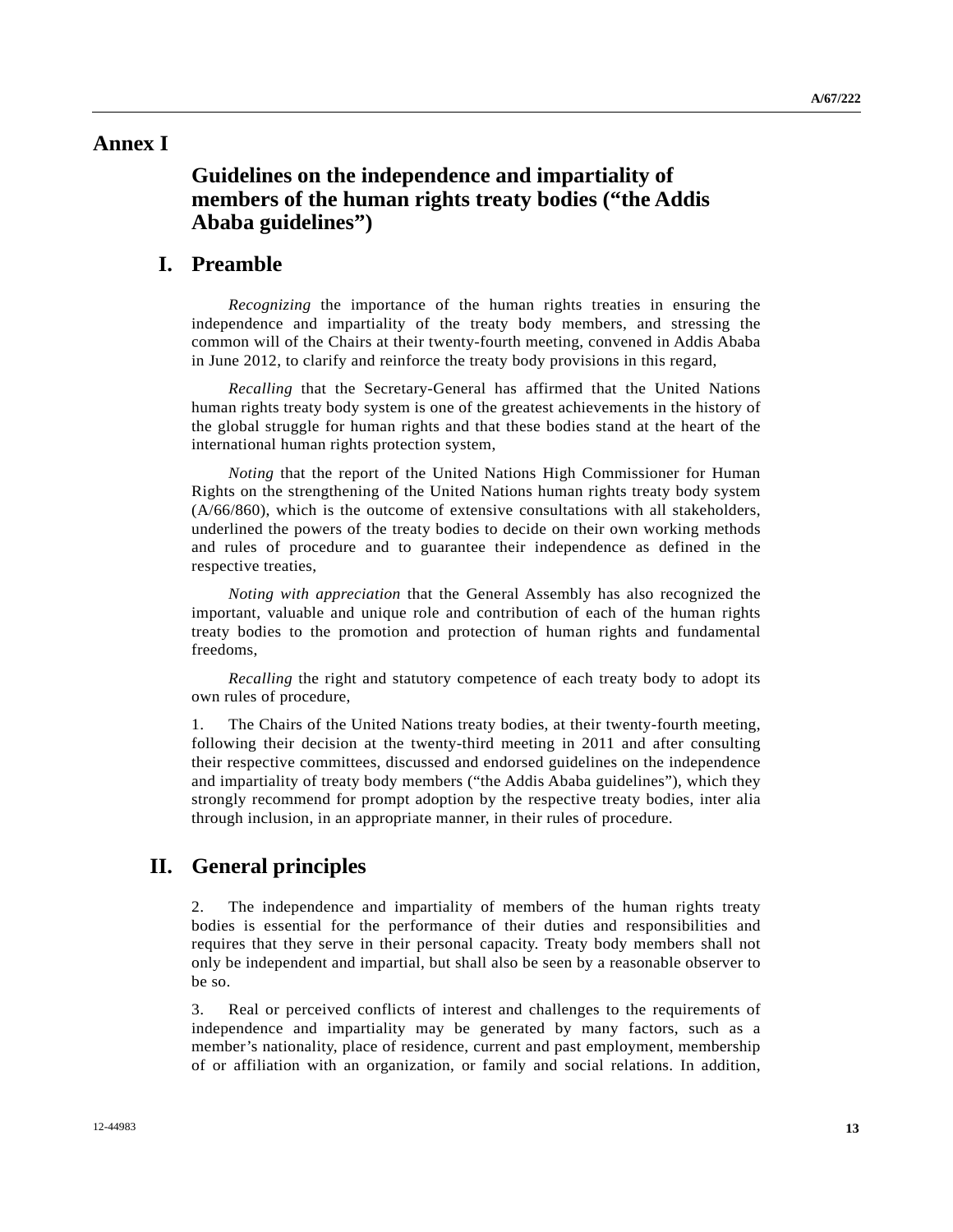conflicts of interest may also arise in relation to the interest of a State of which a member is a national or resident. Consequently, a treaty body member shall not be considered to have a real or perceived conflict of interest as a consequence of his or her race, ethnicity, religion, gender, disability, colour, descent or any other basis for discrimination as defined in the core international human rights treaties.

4. Treaty body members commit themselves to abide by the principles of independence and impartiality when making their solemn declaration under the relevant treaty.

5. The principle of independence requires that members not be removable during their term of office, except to the extent that the treaty in question so provides. They may not be subject to direction or influence of any kind, or to pressure from the State of their nationality or any other State or its agencies, and they shall neither seek nor accept instructions from anyone concerning the performance of their duties. Consequently, members are accountable only to their own conscience and the relevant treaty body and not to their State or any other State.

6. Considering that within each treaty body, members are nationals of only a limited number of States parties, it is important that the election of one of its nationals to a given treaty body shall not result in, or be thought to result in, more favourable treatment for the State or States, as the case may be, of which the member is a national. In this regard, members holding multiple nationalities shall inform, on their own initiative, the chairperson of the relevant treaty body and its secretariat accordingly. Members holding multiple nationalities shall not participate in the consideration of reports, individual complaints, or take part in visits or inquiries relating to any of the States of which she or he is a national.

7. All members shall avoid any action in relation to the work of their treaty body which might lead to or might be seen by a reasonable observer to lead to bias against States. In particular, members shall avoid any action which might give the impression that their own or any given State was receiving treatment which was more favourable or less favourable than that accorded to other States.

# **III. Application of the general principles**

### **A. Participation in consideration of State party reports and other report-related procedures**

8. A member shall not participate or influence in any way the consideration of a State party report by the treaty body, or by any of its subsidiary bodies, if he or she may be seen by a reasonable observer to have a conflict of interest with respect to that State party. The same principle shall apply to any other treaty body procedure, such as follow-up, early warning or urgent action, which is not specifically mentioned in these guidelines.

9. In case of a real or perceived conflict of interest with respect to a State party, a member:

 (a) Shall not participate or influence in any way the preparation, course or outcome of dialogues, discussions or any other public meetings of the treaty body, but may be present as an observer;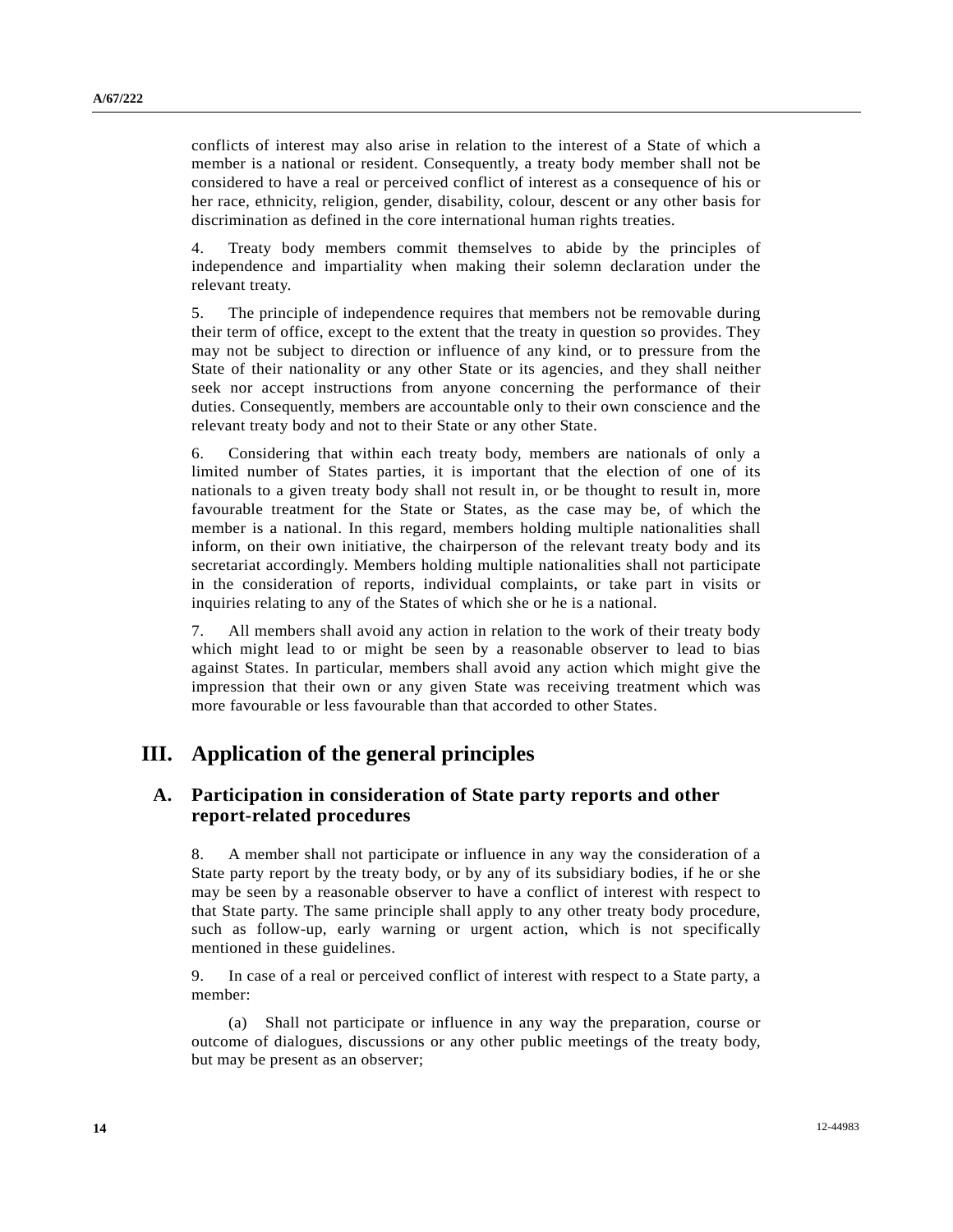(b) Shall not be present during any non-public consultations, briefings or meetings with a single country focus of his or her treaty body with other entities or partners, such as United Nations entities, national human rights institutions and civil society organizations. However, the member may receive the relevant documentation;

 (c) Shall not be present during discussions, deliberations or any other non-public meetings of his or her treaty body, such as for the preparation, drafting, discussion and adoption of concluding observations or any other related treaty body documents.

### **B. Participation in the consideration of communications**

10. A member shall not participate in, be present during, or influence in any way the examination of a communication, either at the admissibility or the merits stage, if:

 (a) The member is a national of the State whose acts are impugned by the communication or has any personal or professional conflict of interest in the case, or if any other real or perceived conflict of interest is present;

 (b) The member has participated in any capacity, other than as a member of his or her treaty body, in the making of any decision on the case covered by the communication.

### **C. Participation in country visits and inquiries**

11. A member shall not participate in the preparation or conduct of or follow-up to a country visit or inquiry or in the consideration of ensuing reports if any real or perceived conflict of interest is present.

### **D. Relationship with States**

12. The independence and impartiality of treaty body members is compromised by the political nature of their affiliation with the executive branch of the State. Members of treaty bodies shall consequently avoid functions or activities which are, or are seen by a reasonable observer to be, incompatible with the obligations and responsibilities of independent experts under the relevant treaties.

13. When acting as a consultant or as counsel for any State in connection with the process of reporting to the treaty body on which they serve or in any other matter that might come up for consideration before his or her treaty body, treaty body members shall take all necessary measures to ensure that they do not have, and are not seen by a reasonable observer as having, a conflict of interest.

### **E. Other situations which might entail a situation of a possible conflict of interest**

14. Individuals holding or assuming decision-making positions in any organization or entity which may give rise to a real or perceived conflict of interest with the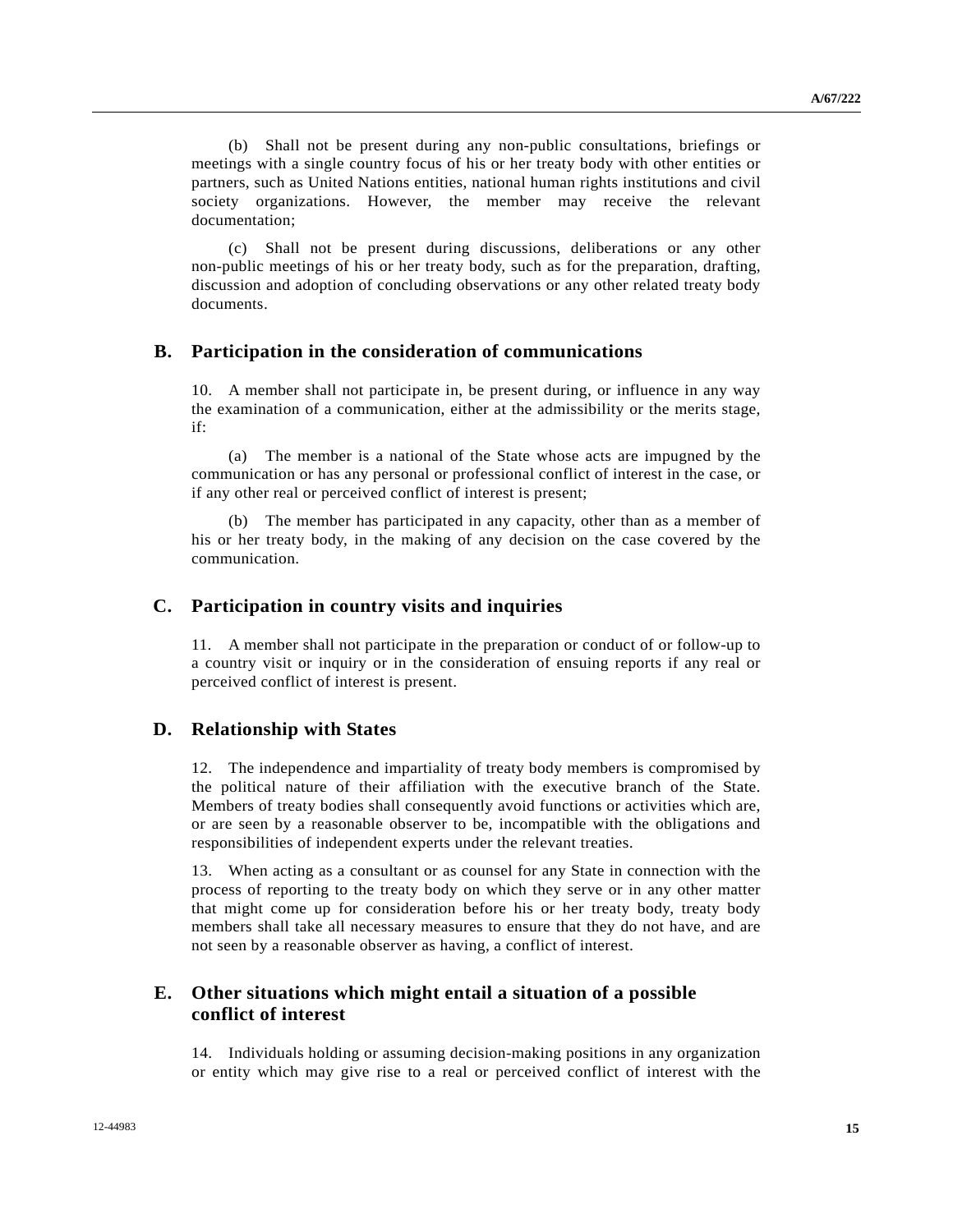responsibilities inherent in the mandate as a member of a treaty body shall, whenever so required, not undertake any functions or activities that may appear not to be readily reconcilable with the perception of independence and impartiality. Such organizations or entities may include private corporations or entities, civil society organizations, academic institutions or State-related organizations.

### **F. Participation in other human rights activities**

15. When treaty body members participate in other human rights activities of intergovernmental organizations, such as panels, training courses and seminars, they shall make it clear that the views they are expressing are their own and not those of the treaty body in question unless the members have been expressly mandated by the latter. The same applies to meetings organized by States, civil society organizations and national human rights institutions.

### **G. Accountability**

16. Observance of the above guidelines falls first and foremost within the individual responsibility of each treaty body member and his or her own conscience. If for any reason a member considers that he or she is facing a potential conflict of interest, he or she shall promptly inform the chairperson of the treaty body concerned. Furthermore, if and when necessary, it is the duty of the chairperson of the relevant treaty body to remind individual members of the content of these guidelines if the situation so requires. Ultimately, the relevant committee as a whole shall take any measures deemed necessary to safeguard the requirements of independence and impartiality of its members.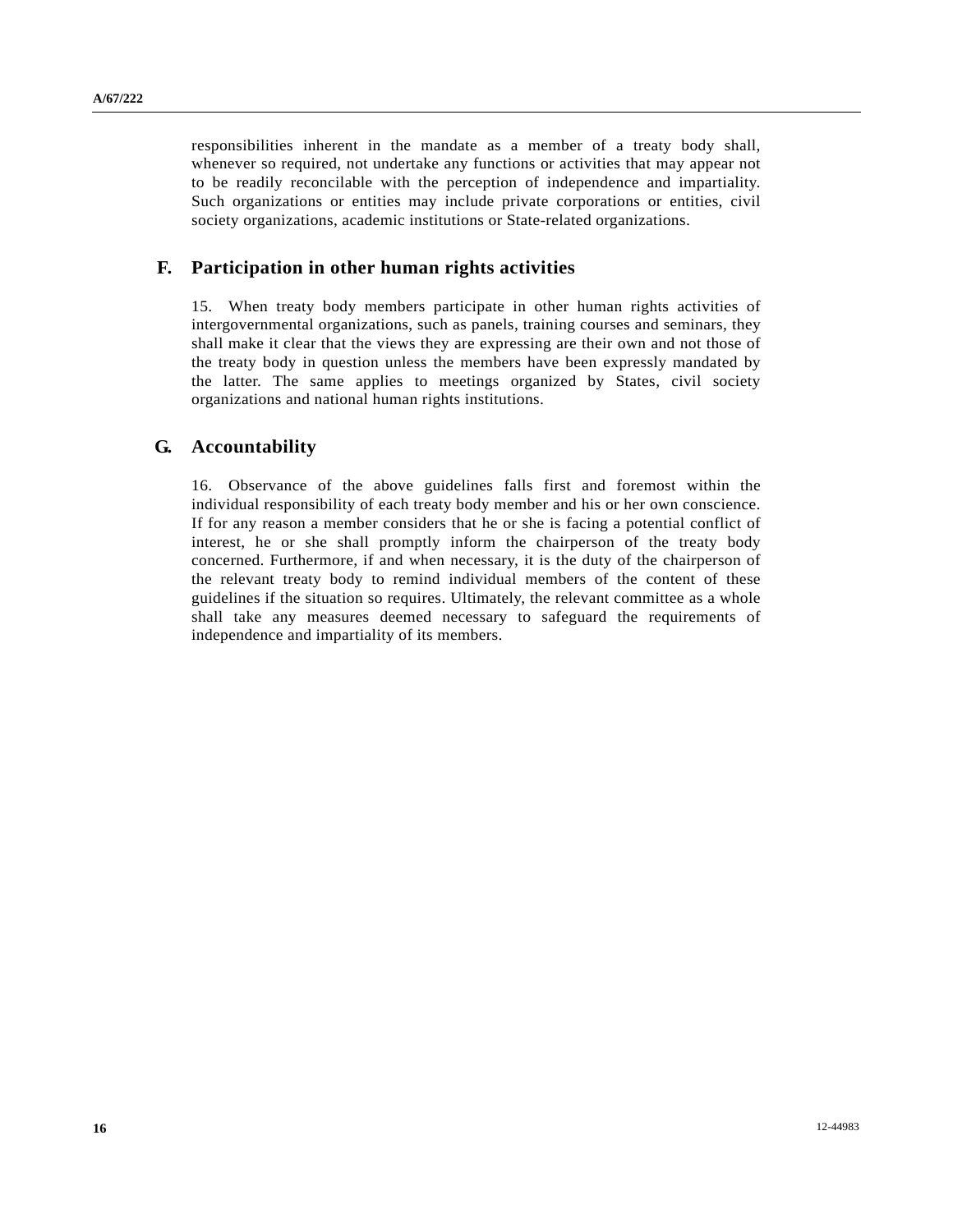## **Annex II**

# **Dialogue between the Chairs of the United Nations human rights treaty bodies and the African human rights mechanisms with regard to the State party reporting process and individual communications**

### **Recommendations for strengthening cooperation between these two human rights systems as well as with stakeholders**

 The participants at the meeting took note of General Assembly resolution 60/1, entitled "2005 World Summit Outcome", in which Member States agreed to the development and implementation of a 10-year plan for capacity-building with the African Union, and the declaration entitled "Enhancing United Nations-African Union cooperation: framework for the ten-year capacity-building programme for the African Union" (A/61/630, annex), signed on 16 November 2006 by the Chair of the African Union Commission and the Secretary-General of the United Nations; Human Rights Council resolutions 12/15 and 18/14, which reaffirm that regional arrangements play an important role in promoting and protecting human rights and should reinforce universal human rights standards as contained in international human rights instruments; as well as the memorandum of understanding between the Office of the United Nations High Commissioner for Human Rights and the African Union Commission aimed at further cooperation between the two entities.

 The participants highlighted the need to recognize the complementarity between the United Nations human rights treaty body system and the African human rights mechanisms in the promotion and protection of human rights standards, especially with regard to implementation at the national level. The participants agreed on the following recommendations to enhance the collaboration between the United Nations treaty bodies and the African mechanisms in respect of exchange of information and awareness-raising, consideration of States parties' reports and individual communications, and promotion of the implementation of treaties:

#### **General recommendations**

1. Regular meetings and consultation between the United Nations treaty bodies and the African human rights mechanisms, including through the use of modern technologies as well as through the attendance of representatives of the African mechanisms at the annual meetings of the chairpersons of the treaty bodies and treaty body sessions and the attendance of treaty body members at the sessions of the African Commission as well as at relevant meetings of the other African mechanisms, including the regular meetings of the regional and subregional courts and other institutions;

2. Increased cooperation in the form of regular exchanges and possible joint meetings between mechanisms of both systems with a similar mandate, such as the African Committee of Experts on the Rights and Welfare of the Child and the United Nations Committee on the Rights of the Child; the Working Group on Economic, Social and Cultural Rights of the African Commission on Human and Peoples' Rights and the United Nations Committee on Economic, Social and Cultural Rights; the Committee for the Prevention of Torture in Africa and the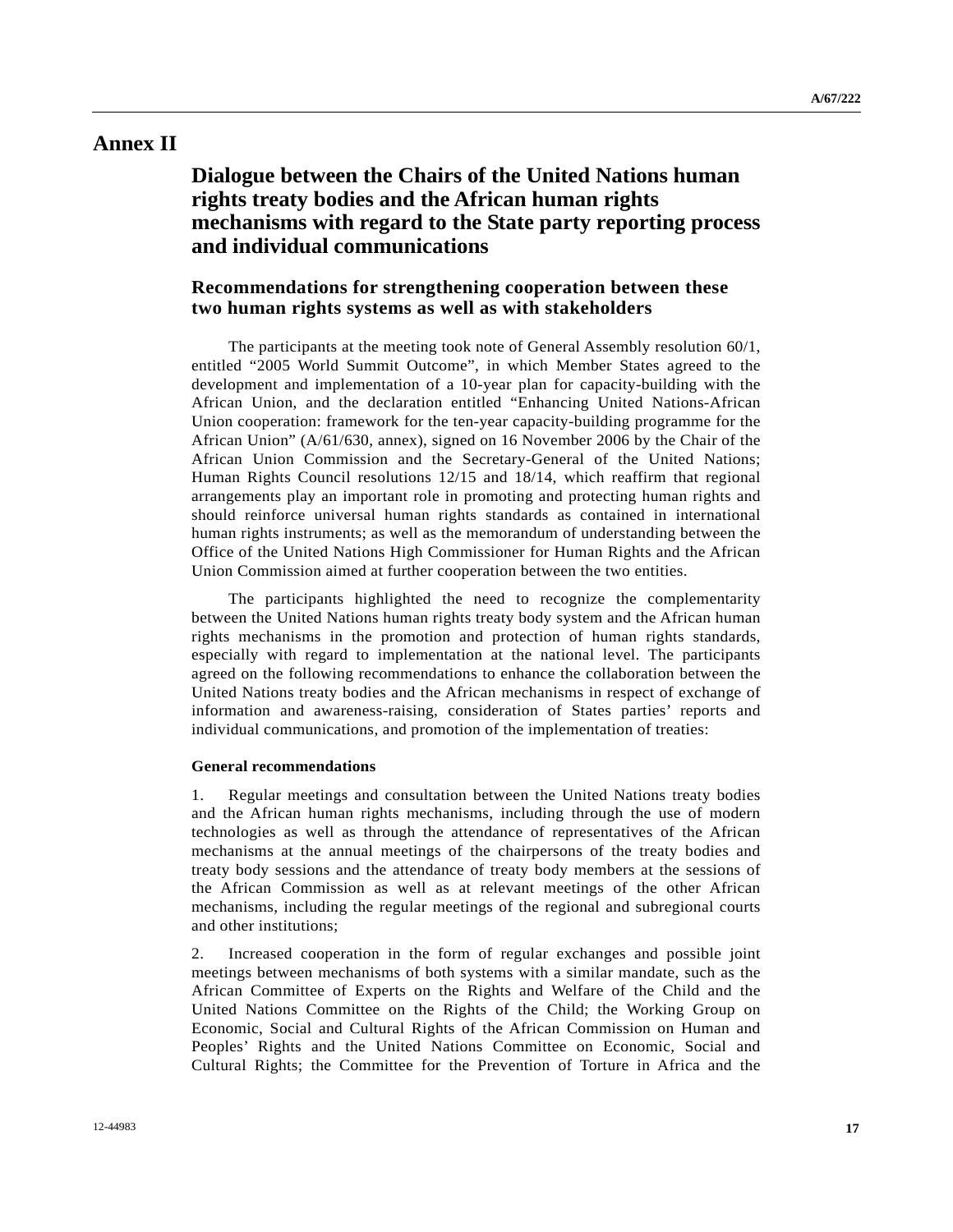United Nations Committee against Torture and Subcommittee on Prevention of Torture and Other Cruel, Inhuman or Degrading Treatment or Punishment; the Working Group on the Rights of Older Persons and Persons with Disabilities in Africa and the United Nations Committee on the Rights of Persons with Disabilities;

3. Participation of representatives of the African human rights mechanisms at events organized or convened by the United Nations treaty bodies, and vice versa. Similarly, participation in thematic discussions, including in the context of drafting of general comments/recommendations;

4. Organization of joint awareness-raising events, including on issues of common concern, as well as joint advocacy efforts to promote ratification of human rights treaties and optional protocols under both systems and timely reporting to the respective monitoring bodies;

5. Regular and systematic exchange of relevant information between the United Nations treaty bodies and the African mechanisms in order to identify areas in which the human rights mechanisms of both systems can complement one another. Broad dissemination of existing information tools, such as the regular updates and newsletters on the outputs and activities of the United Nations treaty bodies, the reports on jurisprudence produced by both systems and the visual directory of the African Commission;

6. Issuance of joint statements on issues of common concern, including in the context of international or regional days with human rights themes;

7. Joint training activities in order to increase the awareness and build the capacity of stakeholders under both systems. Promotion of greater use of the Universal Human Rights Index or similar web-based tools and DVDs in order to further increase the availability and accessibility of information produced by the United Nations treaty body system;

8. Appointment of focal points within each of the international and regional mechanisms to maintain regular interaction and cooperation with the other system;

9. Regular training of staff on the various international and regional mechanisms, as well as staff exchanges between the two systems to be pursued. Exchange of lists of secretariat staffing teams providing substantive support to the United Nations treaty bodies and the African human rights mechanisms, as well as lists of geographical focal points and focal points for regional mechanisms within the Human Rights Treaties Division of the Office of the United Nations High Commissioner for Human Rights, and other information material to facilitate deskto-desk exchanges and coordination;

#### **Recommendations pertaining to the reporting procedure**

10. Mutual exchange well in advance of the scheduling of sessions by the United Nations treaty bodies and the African human rights mechanisms with a reporting procedure, as well as of the list of countries under consideration;

11. Systematic exchanges between country focal points and country rapporteurs of both systems, including sharing of the respective concluding observations, countrybased recommendations and the status of implementation, if available, as background information prior to the consideration of a country;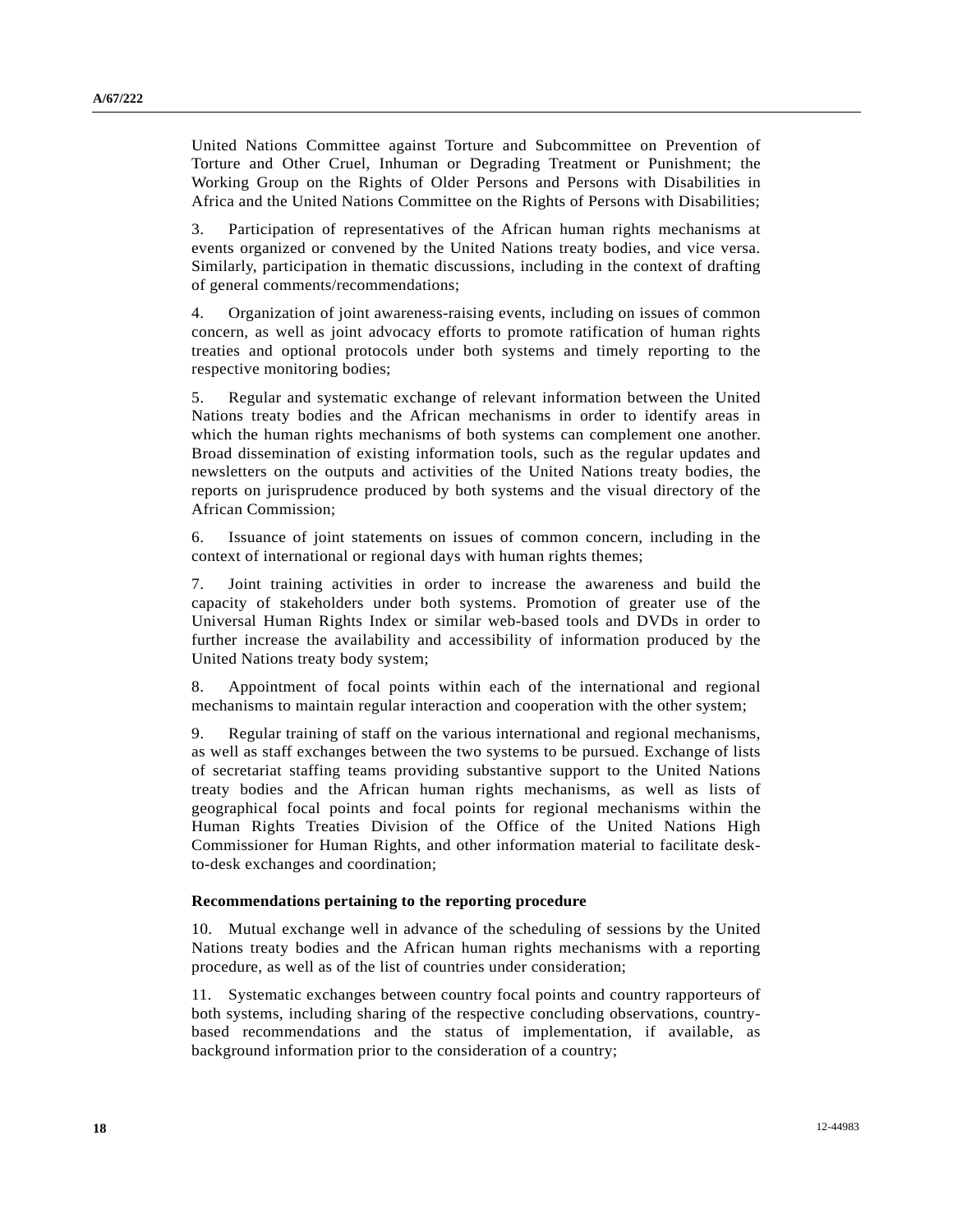12. Enhanced use by the United Nations treaty bodies of the regional instruments, policies and actions and their impact when reviewing the reports of States parties from the region, and vice versa. This includes cross-referencing each other's recommendations, including as reference points or benchmarks, in their respective concluding observations and other outputs, where deemed relevant;

13. Strengthened cooperation between the two systems to ensure mutual follow-up on the implementation of country-based recommendations, including through sharing of good practices and the organization of joint workshops on follow-up;

#### **Recommendations pertaining to individual communications**

14. Cooperation between, on the one hand, the United Nations human rights treaty bodies and, on the other hand, the African Commission on Human and Peoples' Rights, the African Court on Human and Peoples' Rights, the African Committee of Experts on the Rights and Welfare of the Child and subregional courts on matters related to the individual complaint mechanisms, including issues related to jurisprudence, procedure, methods of work and implementation of their respective decisions. To that effect, encounters between treaty body members, members of the Commission and the African Committee of Experts, as well as the judges of the African Court and subregional courts should be envisaged;

15. Regular contacts at the level of the secretariats of the United Nations treaty bodies, the Commission, the Court, the African Committee of Experts as well as subregional courts in order to exchange information and establish permanent channels of communication on issues of procedure, jurisprudence and methods of work;

16. Efforts by the United Nations treaty bodies, the Commission, the Court, the African Committee of Experts and subregional courts to take into consideration and reference their respective jurisprudence with a view to coherence and avoiding the fragmentation of international human rights law;

17. Engagement in joint training activities and judicial colloquiums addressed to national judicial and prosecutorial authorities and members of the legal profession, so as to disseminate the international and regional mechanisms, facilitate their use, strengthen judicial capacities and enhance the impact of their respective jurisprudence;

### **Recommendations pertaining to other stakeholders**

18. Strengthening of the cooperation of United Nations entities, national human rights institutions and civil society organizations, including non-governmental organizations, with the regional and international human rights mechanisms;

19. Encouragement of national human rights institutions to liaise with the Network of African National Human Rights Institutions and the International Coordinating Committee of National Institutions for the Promotion and Protection of Human Rights in order to ensure their active and effective participation in the United Nations treaty bodies and the African mechanisms;

20. Encouragement of grass-roots civil society organizations to liaise with regional and international civil society networks, including through the forum for the participation of non-governmental organizations (NGO Forum) at the sessions of the